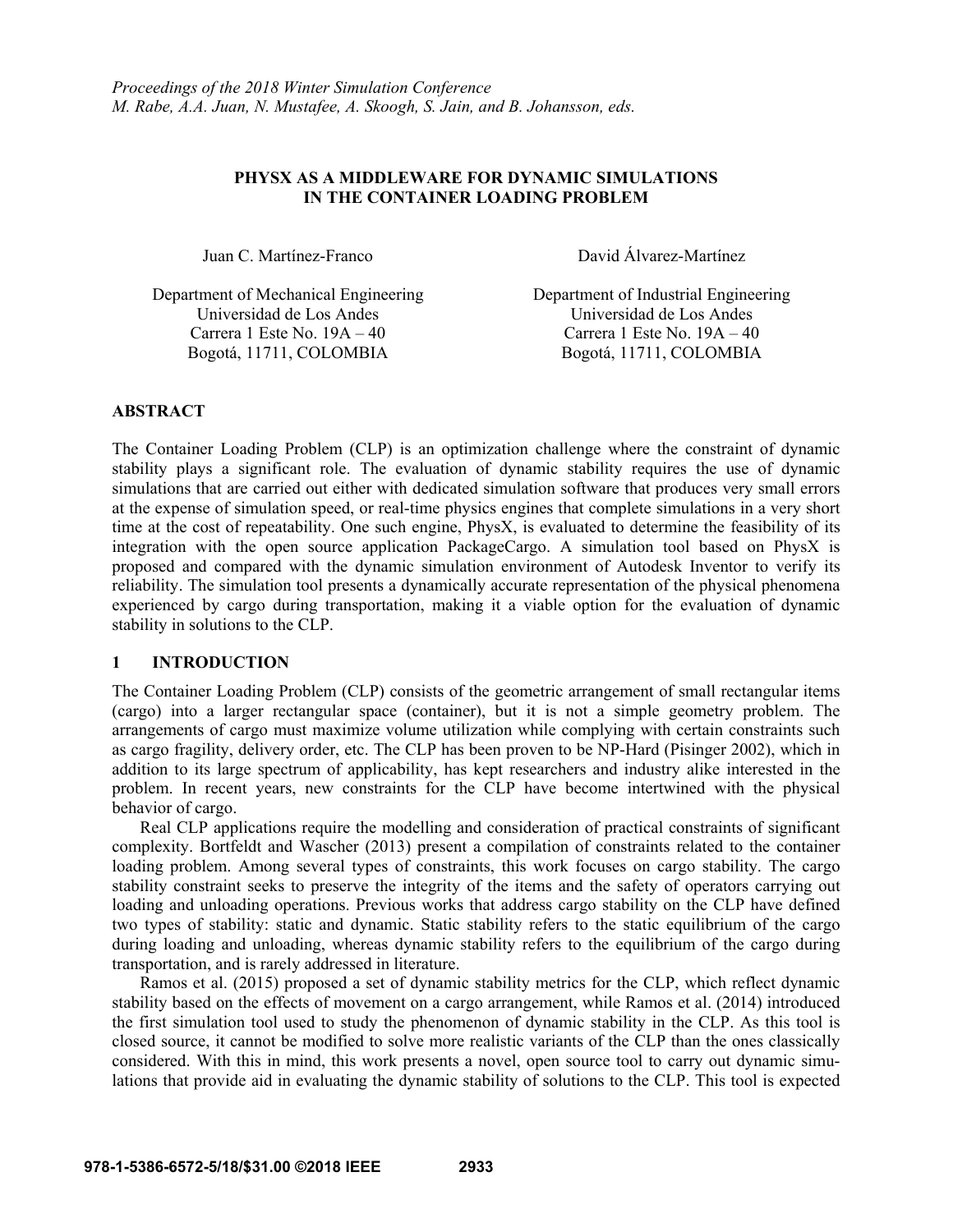to be used to advance existing solutions and to find new ones for real-world problems in the logistics industry.

Dynamic simulations consist of the use of a computer program to run a mathematical model detailing the behavior of a physical system, usually described as sets of differential equations. As these sets of equations typically grow in complexity to become non-linear, algorithms based on numerical methods become necessary to solve them. Programs meant exclusively for this purpose are called high precision simulation software, while middleware applications meant to integrate dynamic simulations into other applications are called Physics Engines.

Physics engines range in accuracy from high precision, deterministic software used in aircraft design and stress analysis tools to stochastic middleware intended for real-time simulation in interactive applications. Regarding the study of dynamic behavior in the CLP, a physics engine specialized in rigid body dynamics and Newtonian mechanics is of most interest. These two concerns are usually the least computationally expensive physical systems to simulate, and as such, even real-time physics engines should run them with acceptable accuracy (Boeing and Bräunl 2007). Nevertheless, this article presents an evaluation of PhysX (NVIDIA 2018) as a viable platform for running dynamic simulations in the CLP.

Initially, physics considerations for a sufficiently accurate model of packing patterns will be presented, which will then be associated with necessary features in physics engines. Subsequently, PhysX will be evaluated to verify its theoretical compliance with said features, after which a series of simulations will be performed on both PhysX and a suite of high precision simulation software, Autodesk Inventor, to determine the reliability of the former. Finally, a simulation tool making use of PhysX will be presented and used to conduct a series of tests related to dynamic stability in the container loading problem.

The paper is organized as follows. Section 2 includes the physics considerations in the CLP. Section 3 introduces the methodology used for the creation and validation of the simulation tool. Results are presented in Section 4, followed by conclusions in Section 5.

## **2 PHYSICS CONSIDERATIONS**

## **2.1 The Container Loading Problem**

Solutions to the CLP take the form of packing patterns that define the spatial configurations of boxes or pallets within a container. Dynamic stability constraints require the cargo to maintain its integrity when transported. The Container Handbook (GDV 2018) presents the most common accelerations, besides gravity, that occur in the transportation of cargo on land roads as defined by different regulations; these accelerations are summarized in Table 1.

As the least conservative accelerations, and the ones that influence the dynamic behavior of cargo the most, the British regulations will be used as a reference for the simulation parameters, but the option to change the magnitude of the accelerations will be included.

## **2.2 Assumptions**

A packing pattern is for most intents and purposes modelled as a collection of smaller rectangular cuboids representing boxes or pallets and a larger cuboid representing the container. In simulation, physical assumptions commonly applied are:

- **Constant density.** This means that the mass is equally distributed for the box, the geometric center corresponding to the center of gravity.
- Uniform gravity field. Acceleration due to gravity is downward, and its magnitude  $(9.81 \text{ m/s}^2)$  is constant for every point in the work space. A classic assumption, very close to the truth in practical scenarios. Only discarded when dealing with extremely large quantities of mass or vast spaces.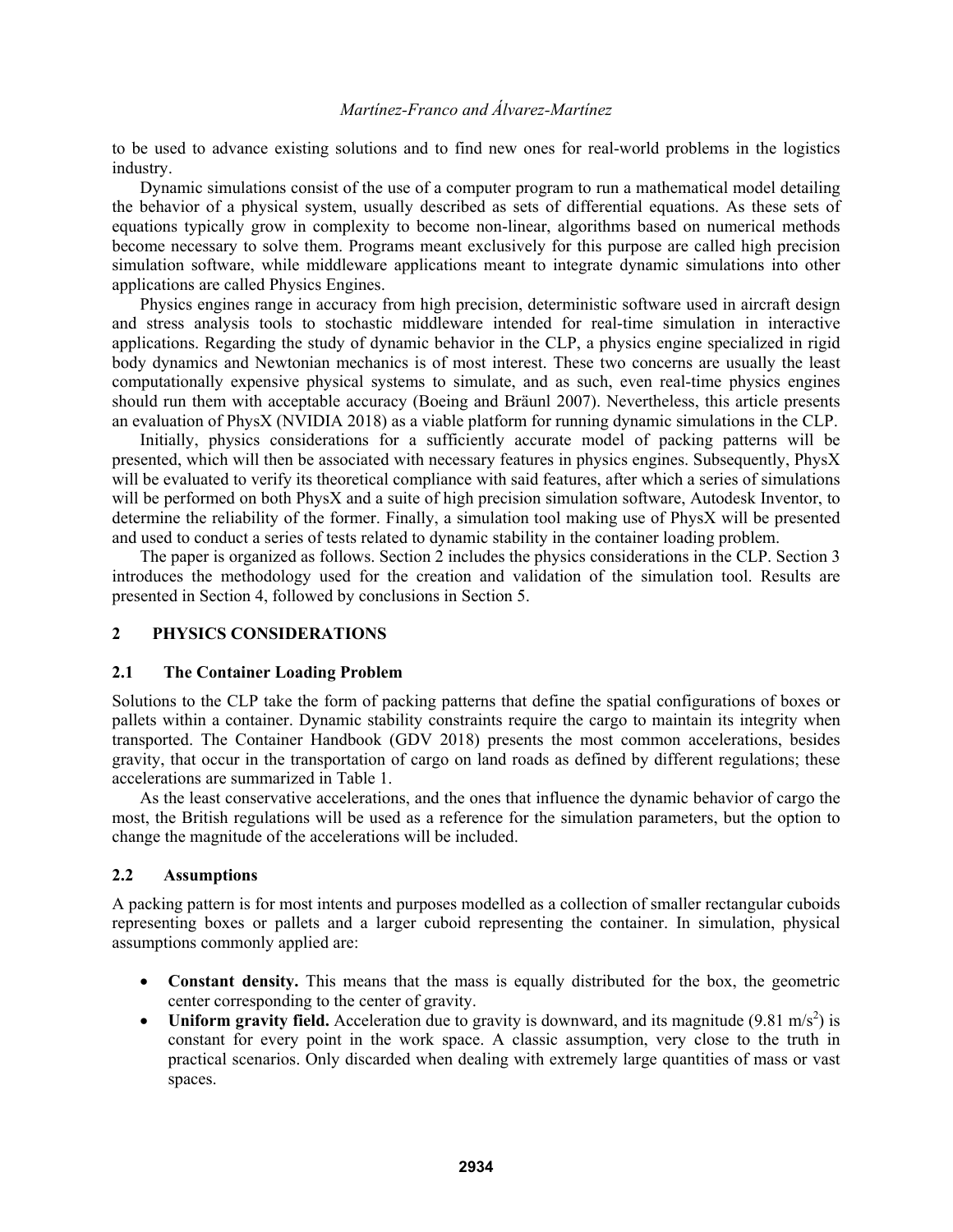- **Invariable friction parameters.** Often a single coefficient of static friction and a single coefficient of dynamic friction are considered, with the same friction model applying for every contact surface and friction only influenced by normal forces on said surfaces.
- **Invariable coefficient of restitution.** All collisions are to be solved using the same coefficient of restitution. Typically, a coefficient is chosen such that all collisions are inelastic, meaning that the boxes will not "bounce" on impact.
- **Rigid bodies.** Neither the boxes nor the containers are assumed to deform, regardless of the loads applied to them.

| <b>Norm</b>                                | Forward          | <b>Braking</b>   | Lateral                   |  |
|--------------------------------------------|------------------|------------------|---------------------------|--|
|                                            | acceleration     |                  | acceleration acceleration |  |
| Verein Deutscher Ingenieure                | 0.8 <sub>g</sub> | 0.5g             | 0.5g                      |  |
| <b>International Maritime Organization</b> | 1.0 <sub>g</sub> | 0.5g             | 0.5 <sub>g</sub>          |  |
| <b>Swiss regulations</b>                   | 1.0 <sub>g</sub> | 0.5 <sub>g</sub> | 0.5g                      |  |
| <b>British regulations</b>                 | .2g              | 0.5g             | 0.8g                      |  |

Table 1: Accelerations for road transport found in the Container Handbook.

#### **2.3 Validity of the Model**

In a real-world cargo configuration, these assumptions are not the closest approximations of reality; the sides of boxes or restricted pallets are never perfect parallelepipeds due to practical manufacturing tolerances and are deformable to a significant degree, also presenting unmodeled irregularities that result from wrappings. The center of gravity rarely corresponds to the geometric center, as packages are often unbalanced due to the differences in density between transported goods and protective material. Therefore, it is difficult to accurately predict the behavior of stacked objects. Further difficulties arise from small variations in materials that affect friction models, as well as a plethora of other effects that alter the way force is transmitted between stacked objects. However, for objects of sizes and masses within the orders of magnitude of typical cargo, the acting forces and reactions are large enough that, when considered in bulk, inaccuracies smooth out over several instances.

## **3 METHODOLOGY**

## **3.1 Necessary Engine Features**

Given the physical considerations presented in Section 2, it was determined that the physics engine to use should be performant at collision detection and rigid body dynamics, while soft body dynamics are not relevant, and fluid dynamics are of little concern, with air drag being negligible at the velocities expected to occur inside a container during transportation.

However, a particular problem arises from the simulation of forces acting upon packing patterns. When boxes are not tethered but rather piled up on top of each other, traditional solvers for friction that use a simplified Coulomb model rarely produce repeatable results in physical experiments (Boeing and Bräunl 2007). A traditional approach consists of introducing noise into the solver to account for irregularities that affect the transmission of force through stacked objects. Non-deterministic physics engines where float imprecision plays a part have also been observed to simulate stacked objects in a verisimilar, if not a mathematically exact, manner (Boeing and Bräunl 2007).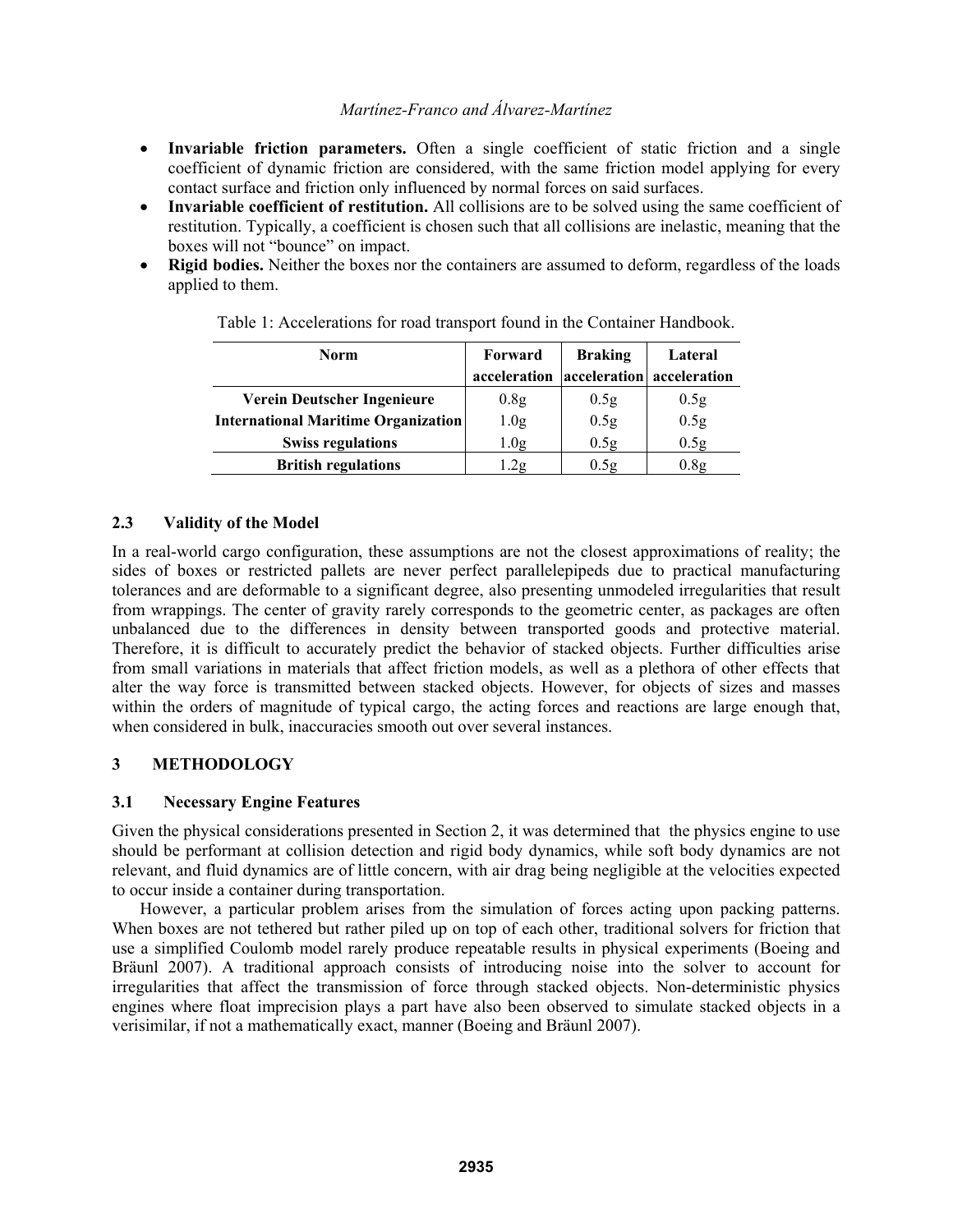#### **3.2 PhysX**

PhysX is a physics engine frequently used in the real-time simulation of physics and is frequently implemented in videogames. This means that the engine is capable of trading accuracy for simulation speed by forcing calculations to stop if the time consumed exceeds a maximum value. In other words, the integrator uses as fixed timestep. This differentiates PhysX from most scientific-targeted simulation software, as the truncation of calculations due to variations in execution speed can lead it to be nondeterministic. This is problematic when information such as the dynamic stability indicators is to be obtained from the simulation to incorporate into the optimization process of the CLP. However, as explained above, this characteristic is also related to the solution of the stacked objects problem without the need to introduce noise to the simulation. Other limitations, such as lack of soft body simulation and Coriolis accelerations, are not relevant when simulating to obtain dynamic stability metrics.

#### **3.3 Comparison with Autodesk Inventor**

Autodesk Inventor is a parametric modelling program frequently used in computer assisted mechanical design. It contains a dynamic simulation environment with a solver based on Runge-Kutta integration capable of evaluating a mechanical system's behavior when affected by conditions of force, torque, mechanical joints, and imposed motion (Autodesk 2018). Inventor's friction model is based on the definition of a single friction coefficient that modifies a contact force function which has among its parameters the normal force and the relative velocity of the contact surfaces. This contrasts with PhysX's simpler kinetic and dynamic friction separation.

The simulation environment implements a variable timestep, where calculations will continue until the integration error is sufficiently small. This means that the simulation results can be as precise as necessary. Additionally, this software will always produce the same results on multiple runs of the same system as long as initial conditions and simulation parameters remain unchanged. However, dynamic simulations in Autodesk Inventor are computationally expensive. A simulation running four seconds of acceleration of a packing pattern inside a container will take several minutes to finalize. This makes the software ill-fitted to be integrated into optimization-heavy workflows, like the CLP.

Nevertheless, the deterministic nature of the software and adjustable error indicate that simulation results produced in Inventor serve as a reference benchmark for the accuracy of the results obtained through PhysX.

### **3.4 Simulation Tool (PackageCargo)**

A simulation tool to evaluate the evolution of a packing pattern was developed in Unity, a development platform for videogames that implements the PhysX SDK as a backend for physics and the .NET framework as an API backend. The tool was integrated into an open source application, PackageCargo (Martínez-Franco et al. 2018a) which, in addition to performing dynamic simulations, can produce and visualize packing patterns to instances of the CLP considering some of the most relevant constraints published on the literature, due to its optimization module that uses the GRASP algorithm presented by Álvarez-Martínez et al. (2015). A screenshot of the simulation tool is shown in Figure 1. PackageCargo can also predict some dynamic stability metrics such as the number of fallen boxes by using a mechanical model embedded in its physics module, based on the algorithm presented by Martínez-Franco et al. (2018b).

The application includes a GUI to set some simulation parameters, like accelerations different to those defined by the British regulations, the time during which those accelerations are maintained, and the simulation time scale, an indirect way to define the length of the time step. Accelerations are to be applied in the form of sinusoidal functions, as seen in Figure 2 to prevent unwanted behaviors resulting from jerk.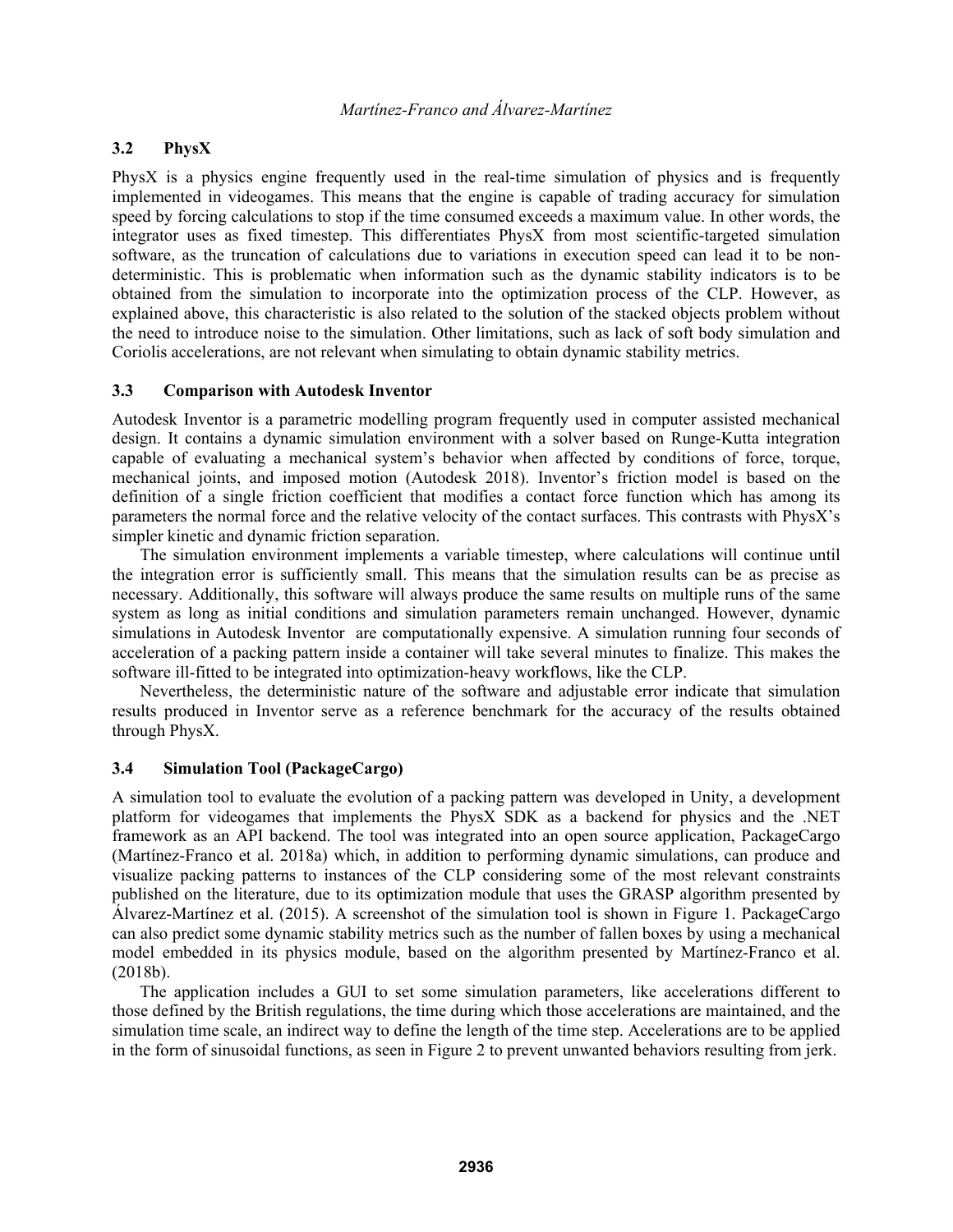

*Martínez-Franco and Álvarez-Martínez* 

Figure 1: Screenshot of PackageCargo, including the simulation tool.



Figure 2: Acceleration functions in the forward direction (left) and the lateral direction (right).

# **4 RESULTS**

All simulations were run on a 64-bit Windows 10 machine with an Intel Core i7-7700HQ processor, 16 GB of RAM and a 4GB NVIDIA GeForge GTX 1050 Ti GPU. The Inventor 2017 and Unity 5.6 versions where used.

# **4.1 PhysX Accuracy**

A benchmark test was performed, consisting of stacking three identical boxes within both Inventor and Unity, and then applying an acceleration of 1 g (9.81 m/s<sup>2</sup>) to the middle box (colored red on Figure 3), in a similar manner to a "tablecloth trick".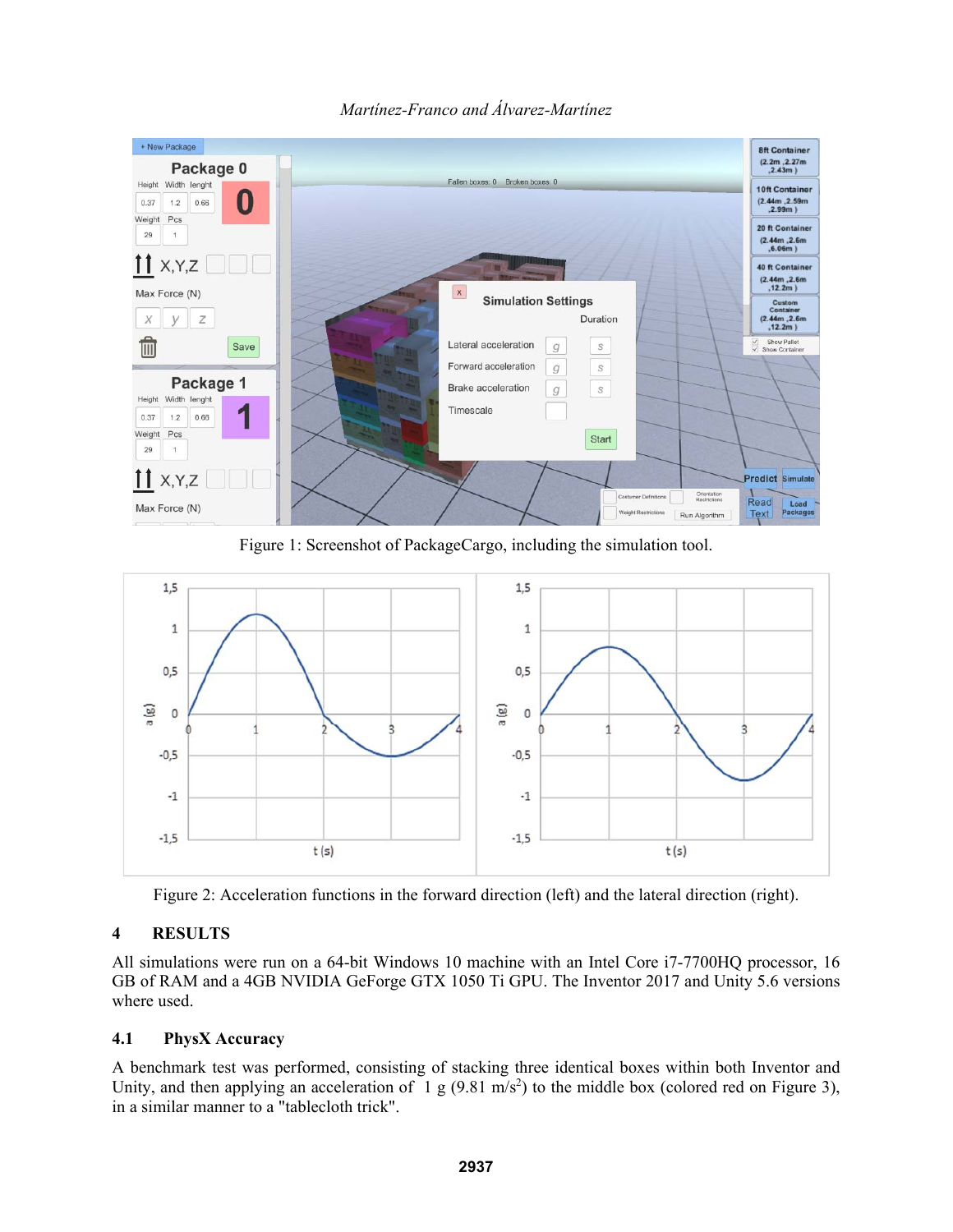

Figure 3: Benchmark test capture of initial and final states on Inventor (right) and Unity (left).

Results were visually compared and determined to be similar enough to indicate that the developed application has an adequate precision. Nevertheless, a second test was devised to compare velocity tracking in both simulation tools.

## **4.2 CLP Simulation**

The most relevant results were obtained from simulating the behavior for a packing pattern in PackageCargo and replicating said pattern and external loads within Inventor. Figure 4 shows a threedimensional representation of the packing pattern originating from PackageCargo and recreated within Autodesk inventor.



Figure 4: Dynamic simulation comparison in Unity (right) and Inventor (left).

To compare the physical behavior of the pattern in both tools, velocity was tracked for each of the six packages, with the final velocity components shown on Table 2. As instantaneous velocity is of great importance when evaluating dynamic stability. Therefore, these results provide important insight regarding the effectiveness of the simulation tool.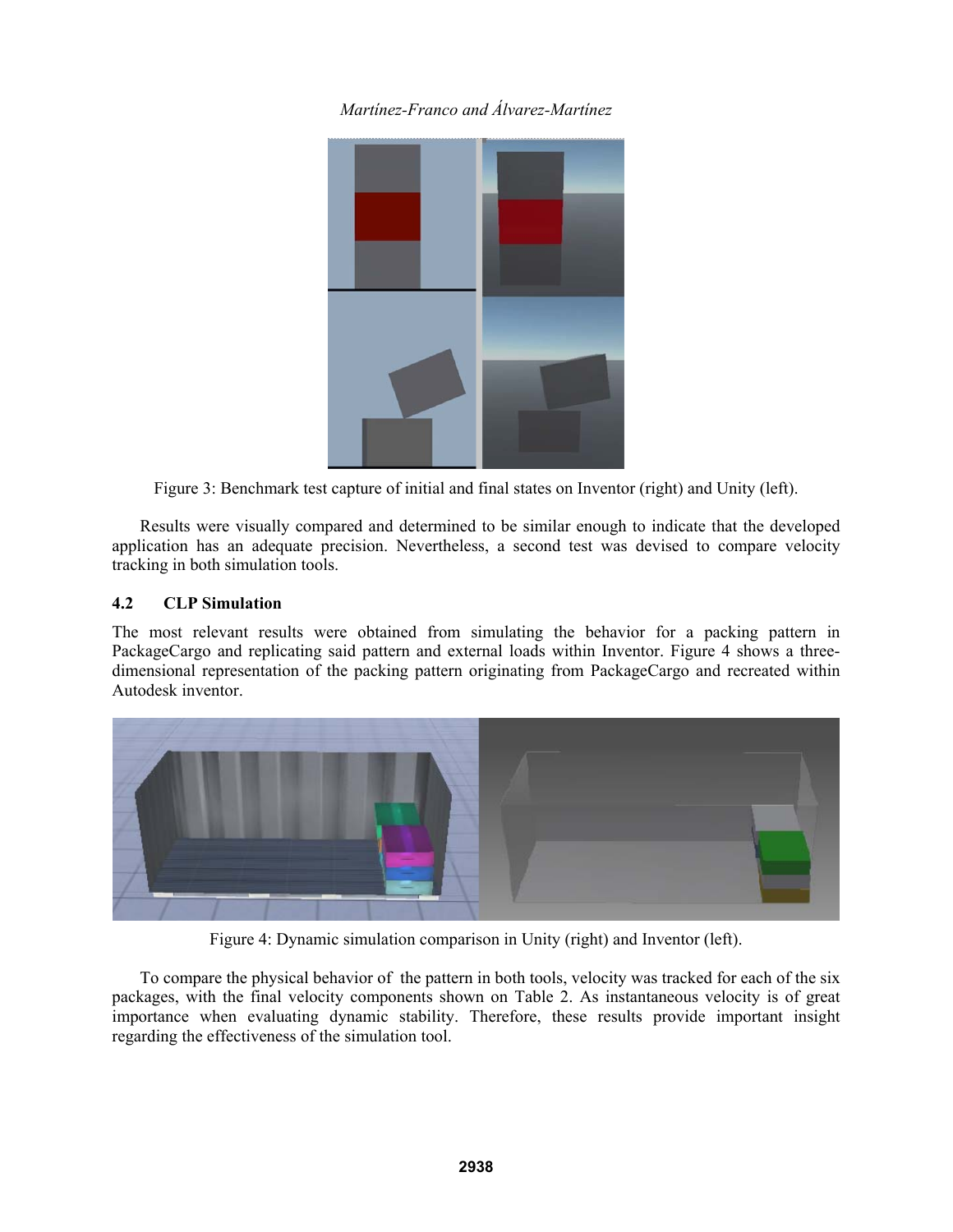| <b>Box ID</b> | <b>Autodesk Inventor</b> |                 | PackageCargo |            |                 |            |
|---------------|--------------------------|-----------------|--------------|------------|-----------------|------------|
|               | x Velocity               | <b>Velocity</b> | z Velocity   | x Velocity | <b>Velocity</b> | z Velocity |
| Box 1         | $-8.899$                 | 0.0305          | $-1.551$     | $-8.908$   | 0.0046          | $-1.594$   |
| Box 2         | $-8.901$                 | $-0.0236$       | $-1.560$     | $-8.923$   | 0.0034          | $-1.595$   |
| $Box$ 3       | $-8.905$                 | 0.0160          | $-1.570$     | $-8.911$   | 0.0019          | $-1.612$   |
| Box 4         | $-8.895$                 | 0.0014          | $-1.570$     | $-8.921$   | 0.0025          | $-1.601$   |
| Box 5         | $-8.896$                 | 0.0370          | $-1.591$     | $-8.910$   | 0.0081          | $-1.611$   |
| Box 6         | $-8.887$                 | 0.0232          | $-1.593$     | $-8.910$   | 0.0134          | $-1.607$   |

Table 2: Final velocity by axis for an 8 second simulation of a packing pattern in motion.

Results are very similar, with the topmost boxes (5 and 6) presenting the lowest velocity values, which is to be expected as these boxes present the greatest tendency to slide. The simulation in PackageCargo produces little vertical velocity in the boxes, resulting from a simplified contact model in PhysX and the fact that collisions can never be completely inelastic in Inventor, as contact parameters must have non-zero rigidity and a finite dampening coefficient. Notably, it took close to 17 minutes to complete the simulation in Inventor, while the simulation in PackageCargo was run in real time, which is to say, in 8 seconds. This difference is expected to increase dramatically with more cargo items, as Inventor is inefficient when dealing with multiple 3D contact joints (Autodesk 2018), while PhysX has been optimized to deal with multiple colliding bodies (NVIDIA 2018).

#### **5 CONCLUSIONS**

The Container Loading Problem does not require simulation features beyond those that most physics engines are capable of, even considering difficulties when solving for stacked bodies. PhysX is accurate enough according to the performed benchmark test and the comparison simulations for a 6-box packing pattern. Moreover, PackageCargo completed the test simulation in seconds, whereas Inventor required several minutes to perform the same task. Future work might focus on experimental verification not only of the results of the simulations, but also of the assumptions considered for dynamic stability.

## **REFERENCES**

- Álvarez-Martínez, D., D. Alvarez-Valdes, and F. Parreño. 2015. "A GRASP Algorithm for the Container Loading Problem with Multi-drop Constraints". *Pesquisa Operacional* 35(1):1-24.
- Autodesk. 2018. Autodesk Inventor Professional 3D CAD software. http://www.autodesk.com, accessed March 3<sup>rd</sup>, 2018.
- Boeing, A., and T. Bräunl. 2007. "Evaluation of Real-time Physics Simulation Systems". In *Proceedings of the 5th International Conference on Computer Graphics and Interactive Techniques in Australia*  and Southeast Asia – GRAPHITE '07, 281–288. New York, NY, USA: ACM Press.
- Bortfeldt, A., and G. Wascher. 2013. "Constraints in Container Loading A State-of-the-art Review"*. European Journal of Operational Research* 229(1):1–20.
- GDV. 2018. Gesamtverband der Deutschen Versicherungswirtschaft. Container Handbook. Cargo Loss Prevention Information from German Marine Insurers. Chapter 2. http://www.containerhandbuch.de/chb\_e/, accessed March 24<sup>th</sup>, 2018.
- Martínez-Franco J. C., D. H. Cuellar, E. S. Caceres, and D. Álvarez-Martínez. 2018a. PackageCargo Open Source Tool Based on Optimization and Simulation for the Container Loading Problem with Dynamic Stability, In *Proceedings of the International Conference on Industrial Engineering and Operations Management,* July  $26^{th}$ - $27^{th}$ , Paris, France.